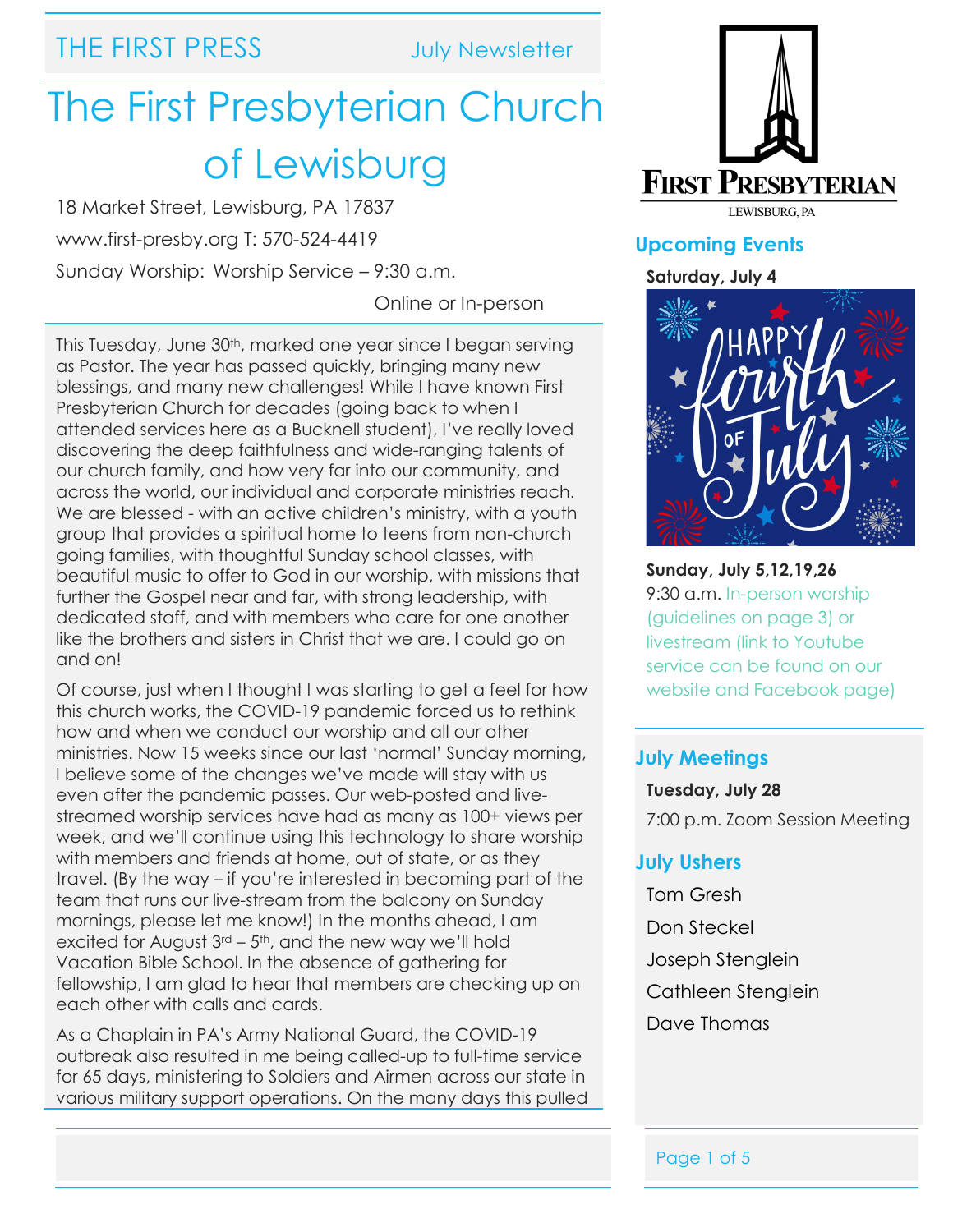me away from the church, I found myself enormously grateful for our staff. In an unprecedented situation, they stepped up and took initiative to keep our office working, to reach out to families, children, and youth, to keep our finances in order, and to maintain our facility so that it was ready for our return to inperson worship services.

Faced with the uncertainty and anxiety of these days, I take comfort seeing how God faithfully leads and provides for us. And I am confident that in new and creative ways our church will continue to share God's love in Jesus Christ with our neighbors and our world.

Peace to you!

Pastor Ryan

#### **July Birthdays & Anniversaries**

#### **July Birthdays**

1 Eric Schmidt 30 John Troxell

- 3 Marilyn Gresh
- 4 Evan Gilger
- 7 Karen Ishii, Amanda Rathburn, Nancy Steckel
- 8 Kyle Shutt, Brad Wakeman
- 10 Jean Lepley
- 11 Megan Wright
- 12 Lynn Berg, Peg Erdley
- 15 Marina Gresh
- 20 David Reid
- 21 Abigail Wagner
- 22 Blake Winner
- 24 Karen Gallagher
- 25 Michael Gilger
- 26 Karen Fox
- 28 Devin Decosmo, Susan Erdley, Mary Lou Rich
- 29 Avis Hans, Meagan Mebius

#### **July Anniversaries**

- 6 Ryan & Laura Graver
- 9 Patrick & Emily Chiboroski
- 13 Gerry & Kathleen Schwieger
- 14 Wayne & Pat Samuelson
- 25 Richard & Marianne Barlett
- 26 Terry & Barb Light, David & Carolyn McSween
- 31 Jim & Carole Friery





Page 2 of 5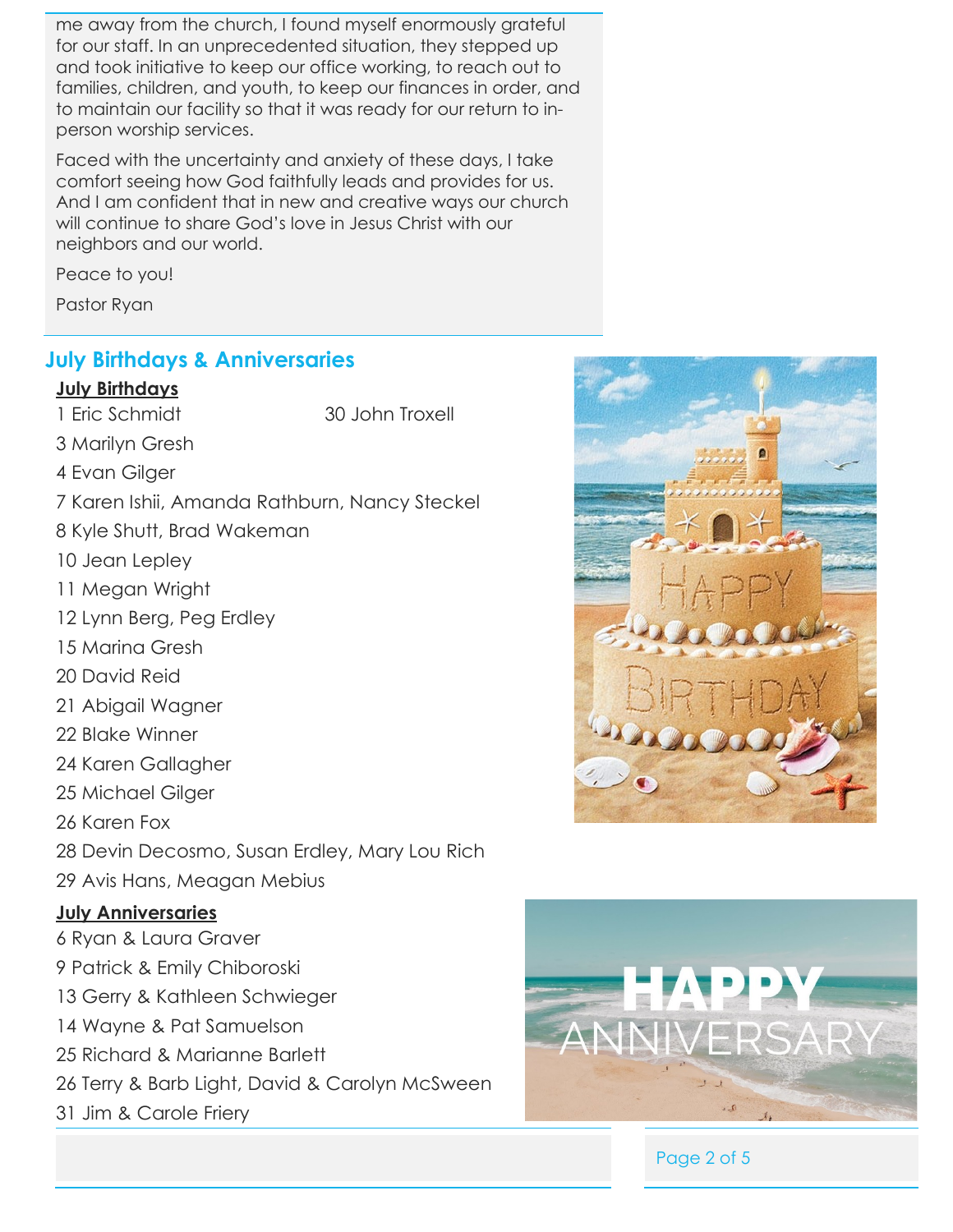### **Reminder: Guidelines for In-Person Worship Service at 9:30 a.m.**

- Entrance to the church will be limited to the sanctuary doors on Market St., and the CE building doors (both the parking lot and ramp, and sidewalk from Market St). Signs will be placed on the other exterior doors directing people to these entrances. Entrance and interior doors will be propped open.
- Masks (cloth or surgical) are required to be worn inside the church building. Signs announcing this will be posted at entry doors. Masks will be available and provided to those who arrive without one. If someone indicates they cannot wear a mask for a medical reason, they will be directed to watch a live-feed of the service from the Chapel.
- A sign-in sheet will be located at each door so that we can accurately record who attends. This information will be used to assist with contract tracing in the event an infection is identified.
- Hand sanitizer will be located at each door. Gloves will also be available.
- A Greeter wearing gloves will be stationed at each entrance to monitor mask wearing, assist with sign-in, direct guests to the sanctuary, and offer a warm welcome back to church!
- Sanctuary pews will be roped off before Sunday morning. Windows will be open to promote air circulation. Families/households will sit together. There will be no childcare. Children will stay in their seats for the Children's Message.
- Ushers will monitor sanctuary seating to maintain safe distancing. Overflow seating will be provided in the Chapel and Parlor.
- Bibles, hymnals and fellowship pads will be removed from pews before Sunday. The screen and projector will be used for lyrics and announcements. We will not sing along with hymns, but quietly hum and meditate on the words.
- Offering plates will be placed at the exits at the end of the service. Following the benediction, Pastor Ryan will dismiss members by section in order to maintain safe distancing.
- The only restrooms open will be those located between the office hallway and the CE/Great Hall stairway. Doors will be propped open.
- The CE wing, Offices, Library, Kitchen, Great Hall, Cave and lower-level will be marked off as 'closed.' Water fountains will be covered.
- Pastor Ryan advises that anyone in a higher-risk category, or who is experiencing any symptoms of illness, should continue to participate in worship from home. The service will be live-streamed and dvd copies can be mailed by request.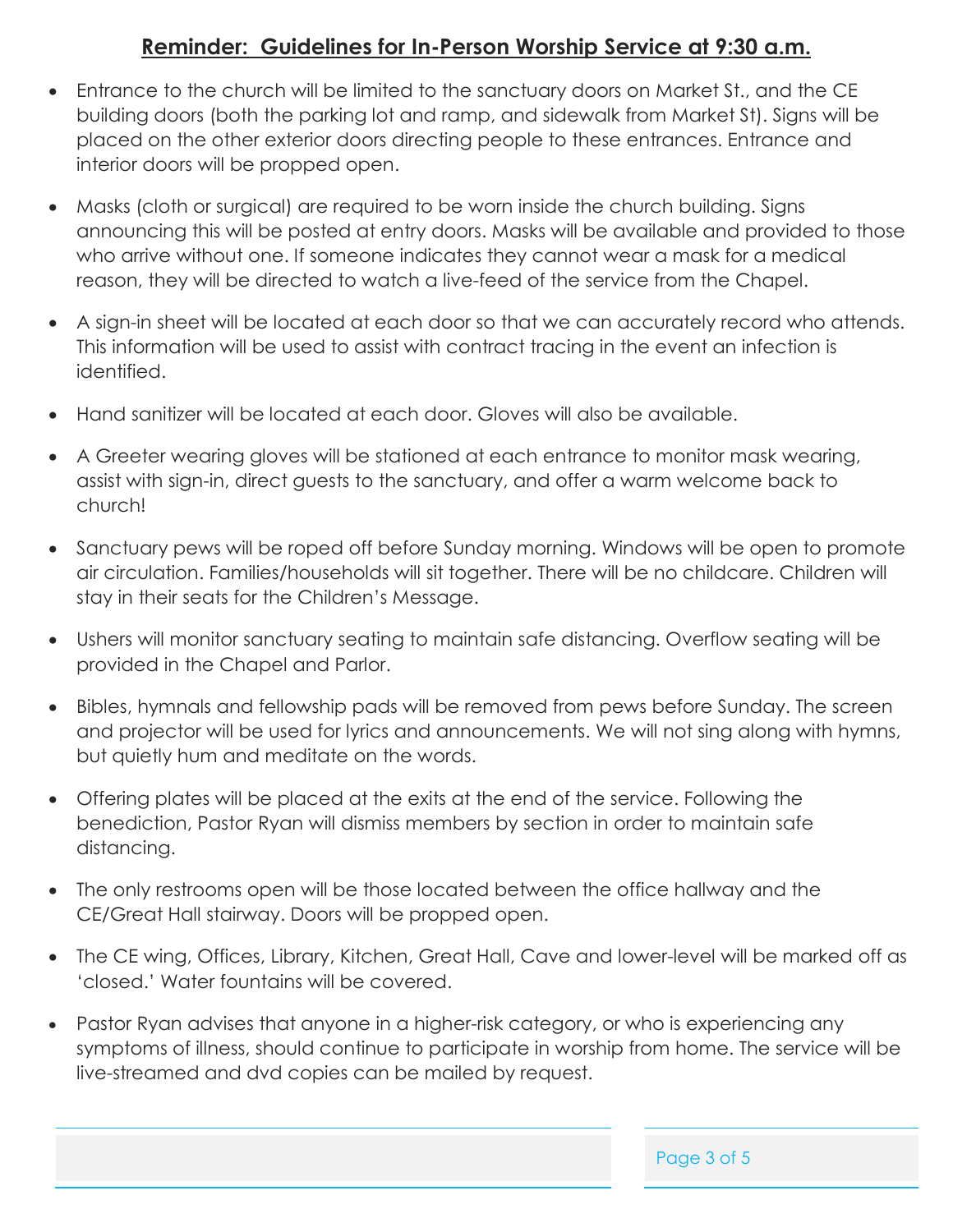

## **First Presby Kids News** JULY 2020

*Jesus said, "Let the little children come to me, and do not hinder them, for the kingdom of heaven belongs to such as these." Matthew 19:14*

**Sunday Services are back!** But, please remember all children's programming is currently suspended, which means no nursery or kids church. Children will remain in the sanctuary with their parents for the duration of the service. But don't let that scare you! We want to see you – wiggles, giggles, squeals and all!

**VBS is coming! August 3, 4, 5 @ 6:30 p.m.** Gracious volunteers have offered the use of their driveway, front yard and/or backyard and will lead small groups through a bible story, activity, craft and game. Registration has closed, but if you'd like to get involved – either a child in a small group or a youth as a helper or an adult who wants to help with prep, please let me know!

Our theme this year is FOCUS: Take a closer look. Children will be encouraged to investigate the world around them, to see God wherever they go!



**Looking forward to Fall!** It is our hope to return to Sunday school in the fall. Sunday school teaching teams are being formed now! We will have nursery available to children birth through pre-K, a Sunday school class for Kindergarten through 2nd grade, and a class for 3<sup>rd</sup> through 5<sup>th</sup> grade. We will continue to follow proper measures to protect the health of our children and adult leaders. If you have an interest in joining a teaching team for our children's Sunday school programs, please let me know!

## **Follow us on Facebook @ First Presby Kids** for resources, updates and more!

Corey Jusko, Director of Children's Ministry 708-296-7906 firstpresbykids@gmail.com

Page 4 of 5